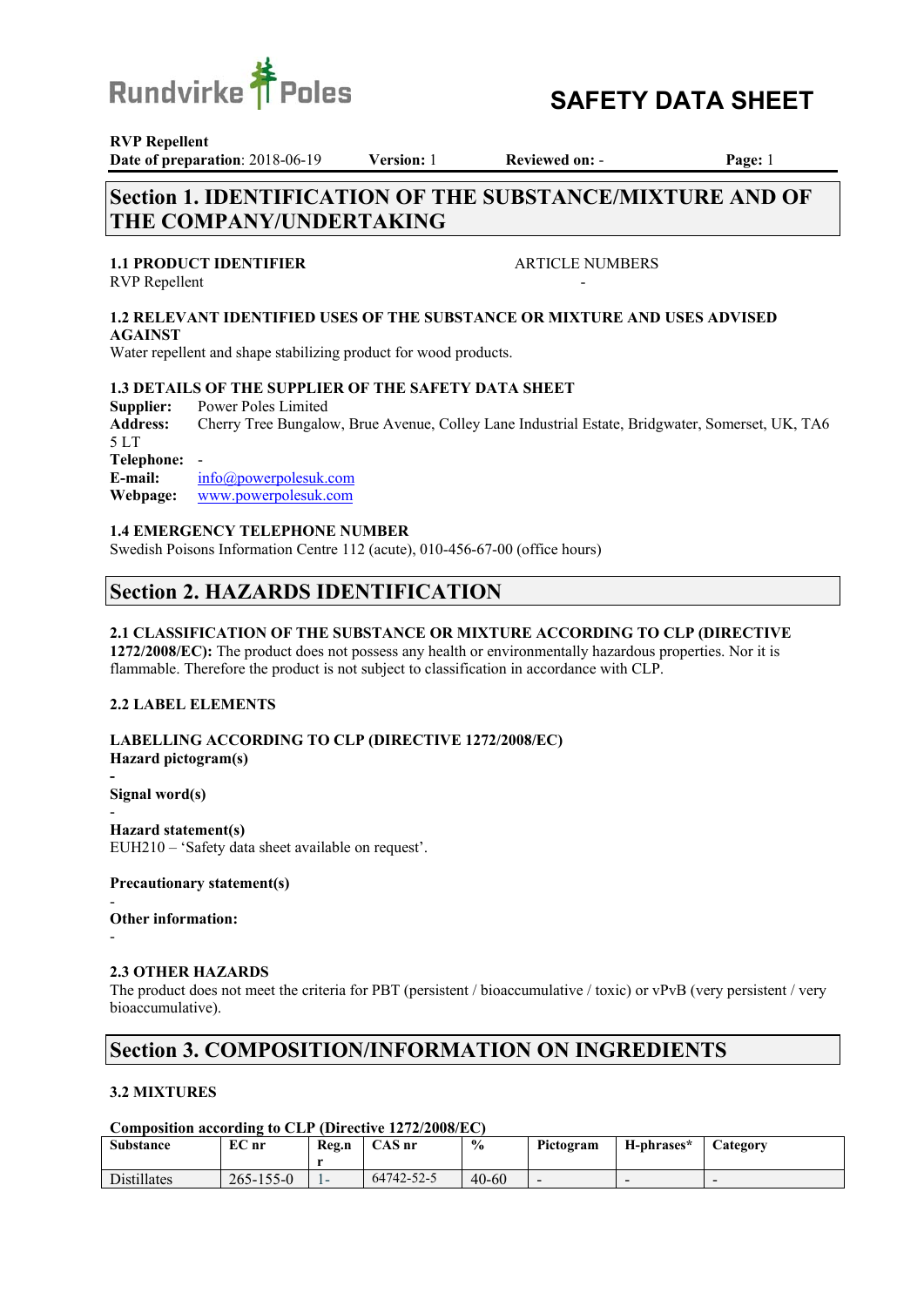

| Date of preparation: 2018-06-19                       |           | Version: 1                              | <b>Reviewed on: -</b> |                            | Page: 2 |  |  |
|-------------------------------------------------------|-----------|-----------------------------------------|-----------------------|----------------------------|---------|--|--|
| (petroleum),<br>hydrotreated<br>heavy<br>naphthenic** |           | 2119<br>4671<br>$70-$<br>$45 -$<br>0001 |                       | $\frac{0}{0}$              |         |  |  |
| Linseed oil                                           | 232-278-6 |                                         | 8001-26-1             | $40 - 60$<br>$\frac{0}{0}$ | -       |  |  |

\* For full wording of H-phrases see section 16.

\*\*Note L: The classification as a carcinogen need not apply if it can be shown that the substance contains less than 3 % DMSO extract as measured by IP 346 "Determination of polycyclic aromatics in unused lubricating base oils and asphaltene free petroleum fractions — Dimethyl sulphoxide extraction refractive index method", Institute of Petroleum, London.

# **Section 4. FIRST AID MEASURES**

# **4.1 DESCRIPTION OF FIRST AID MEASURES**

#### **GENERAL RECOMMENDATION**

Keep the victim warm and calm. Never give anything to eat or drink to an unconscious person. If uncertain or if symptoms remain, consult a doctor. Show this SDS to medical personnel.

#### **AFTER INHALATION**

Supply fresh air and rest. Consult a doctor if symptoms develop.

#### **AFTER SKIN CONTACT**

#### Wash skin with soap and water.

**AFTER EYE CONTACT** 

Rinse opened eye for several minutes under running water (lukewarm). Keep eyelids apart. Remove contacts if present. Consult a doctor if symptoms develop.

#### **AFTER INGESTION**

Rinse out mouth with water and drink give two glasses of water to drink.

#### **4.2 MOST IMPORTANT SYMPTOMS AND EFFECT, BOTH ACUTE AND DELAYED**

Prolonged or repeated exposure may cause skin dryness or cracking. May cause mild irritation to eyes. Heated product may emit oil mist which may be mildly irritating to the respiratory system. Excessive exposure to vapours may cause symptoms such as headache, dizziness, fatigue, nausea and vomiting. May cause nausea, vomiting and diarrhea.

#### **4.3 INDICATION OF ANY IMMEDIATE MEDICAL ATTENTION AND SPECIAL TREATMENT NEEDED**

Emergency eye wash should be available in the workplace.

# **Section 5. FIREFIGHTING MEASURES**

#### **5.1 EXTINGUISHING MEDIA**

Choice of the extinguishing media based on what is burning in the environment.

**5.2 SPECIAL HAZARDS ARISING FROM THE SUBSTANCE OR MIXTURE** 

The product is not flammable. Fumes containing oxides of carbon can develop in case of fire, e.g. Carbon Dioxide, Carbon Monoxide, Sulfur Oxides and Hydrogen Sulphides. Risk of self-ignition of contaminated materials such as rags, tassels and sawdust.

### **5.3 ADVICE FOR FIREFIGHTERS**

Wear protective equipment suitable for chemical fires, including breathing apparatus.

# **Section 6. ACCIDENTAL RELEASE MEASURES**

#### **6.1 PERSONAL PRECAUTIONS, PROTECTIVE EQUIPMENT AND EMERGENCY PROCEDURES**  Ensure adequate ventilation. Use protective equipment according to section 8 of this SDS.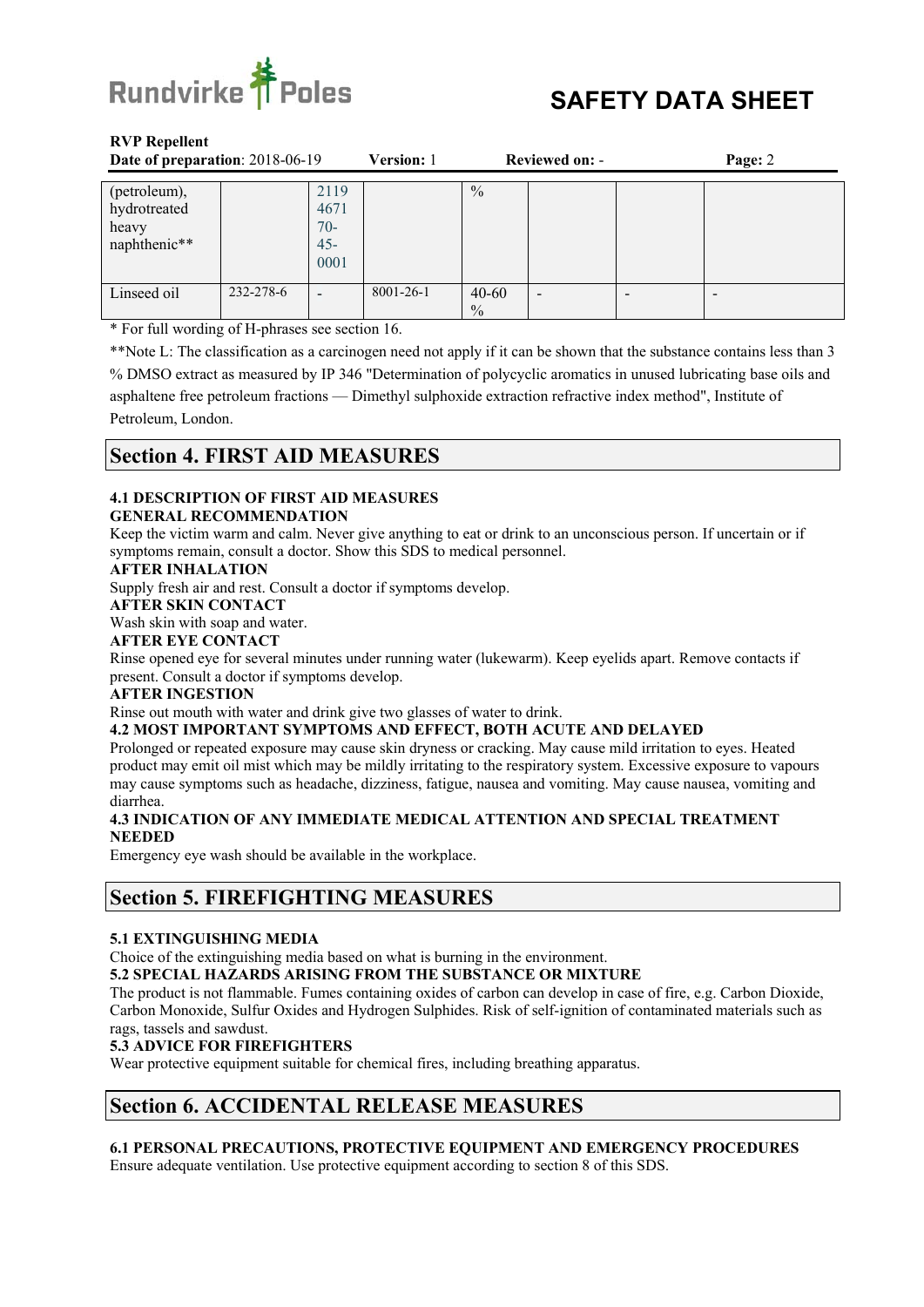

# **TPoles** SAFETY DATA SHEET

#### **RVP Repellent**

**Date of preparation**: 2018-06-19 **Version:** 1 **Reviewed on:** - **Page:** 3

#### **6.2 ENVIRONMENTAL PRECAUTIONS**

Do not allow to enter sewers/surface or ground water. Inform the emergency services in case of spills.

**6.3 METHODS AND MATERIAL FOR CONTAINMENT AND CLEANING UP** Contain any spilled material by absorbing it in vermiculite, dry sand or earth and place into labeled containers for

disposal (see Section 13). Irrigate contaminated area with plenty of water. Risk of self-ignition of contaminated materials such as rags, tassels and sawdust.

### **6.4 REFERENCE TO OTHER SECTIONS**

Refer to section 8 and 13 of this SDS for information on protective equipment and waste handling.

# **Section 7. HANDLING AND STORAGE**

#### **7.1 PRECAUTIONS FOR SAFE HANDLING**

Use personal protective equipment, see Section 8.

#### **7.2 CONDITIONS FOR SAFE STORAGE, INCLUDING ANY INCOMPATIBILITIES**

Store in a well-sealed container placed in a cool, dry and well-ventilated place. Protect from frost. Keep away from food. Risk of self-ignition of contaminated materials such as rags, tassels and sawdust.

#### **7.3 SPECIFIC END USE(S)**

See EWC code in section 13 of this SDS.

# **Section 8. EXPOSURE CONTROLS/PERSONAL PROTECTION**

### **8.1 CONTROL PARAMETERS**

**OCCUPATIONAL EXPOSURE LIMIT VALUES (ACCORDING TO DIRECTIVES 91/322/EEC, 2000/39/EC AND 2006/15/EC)** 

#### **- PNEC**

No data available. **DNEL**  No data available. **EXPOSURE CONTROLS**  Ensure good ventilation. Avoid contact with eyes and skin. **RESPIRATORY PROTECTION**  Normally not required. **HAND PROTECTION**  Normally not required. Use gloves for prolonged or repeated exposure. **EYE/FACE PROTECTION**  Normally not required. However, wear protective goggles at risk of splashing in the eyes. **SKIN PROTECTION**  Normal working clothes. **HYGIENE MEASURES**  No food, drinks or smoking at the workplace. Remove all contaminated clothing. Wash hands and/or face before brakes and at the end of the workday. Emergency eye wash should be available in the workplace.

# **Section 9. PHYSICAL AND CHEMICAL PROPERTIES**

### **9.1 INFORMATION ON FUNDAMENTAL PHYSICAL AND CHEMICAL PROPERTIES**

| (a) Appearance                                 | Dark brown/black liquid     |  |  |
|------------------------------------------------|-----------------------------|--|--|
| (b) Odour                                      | Weak odour of vegetable oil |  |  |
| (c) Odour threshold                            | Not determined.             |  |  |
| $(d)$ pH                                       | Not determined.             |  |  |
| (e) Melting point/freezing<br>point            | Not determined.             |  |  |
| (f) Initial boiling point and<br>boiling range | $>300^{\circ}$ C            |  |  |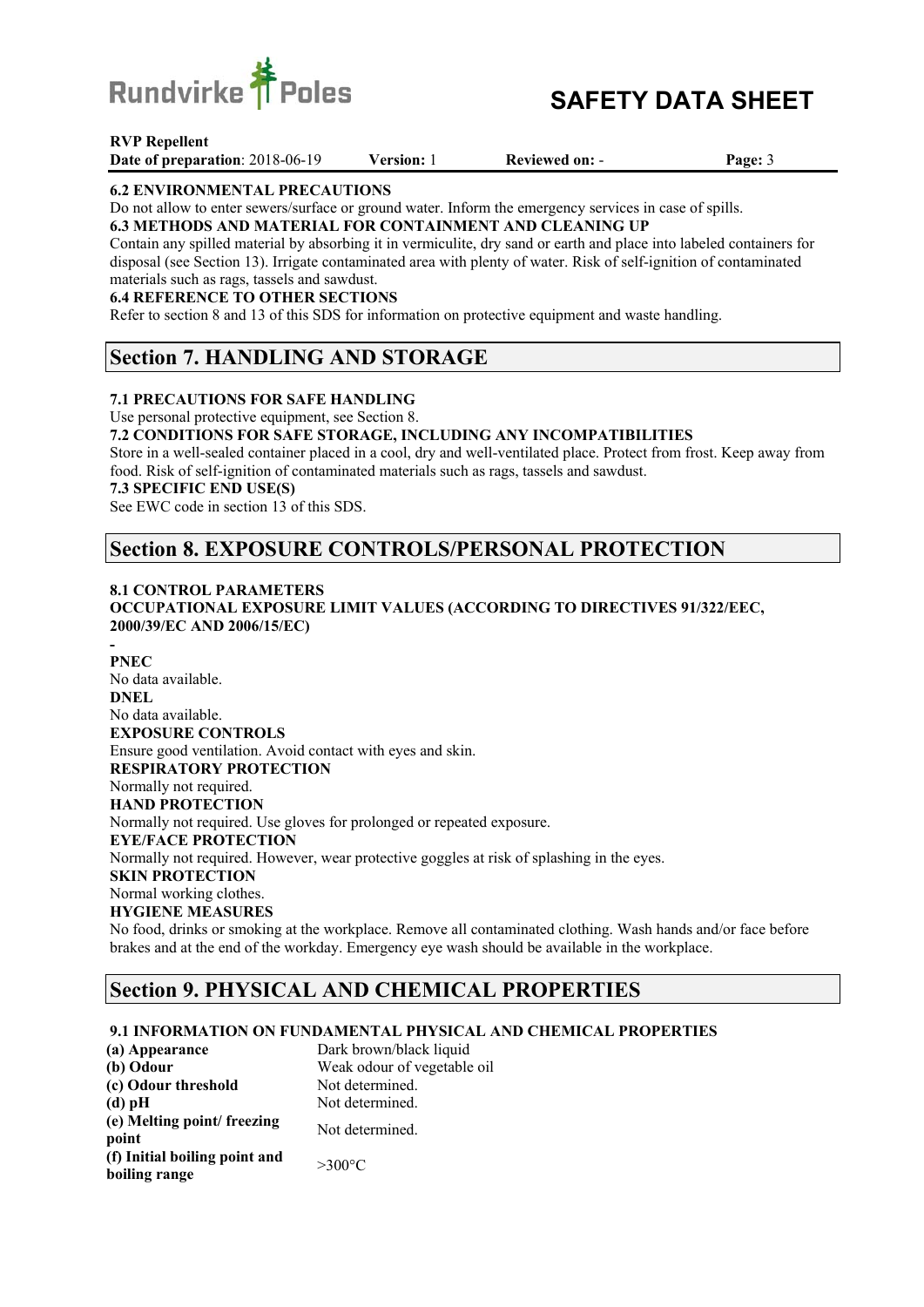

| <b>RVP Repellent</b><br>Date of preparation: 2018-06-19                  | Version: 1                                                                                                                                                                                          | <b>Reviewed on: -</b> | Page: 4 |
|--------------------------------------------------------------------------|-----------------------------------------------------------------------------------------------------------------------------------------------------------------------------------------------------|-----------------------|---------|
| (g) Flash point<br>(h) Evaporation rate<br>(i) Flammability (gas, solid) | 184,5 °C (EN ISO 2719)<br>Not determined.<br>Product is not flammable.                                                                                                                              |                       |         |
| (j) Upper/lower flammability<br>or explosive limits                      | Not relevant.                                                                                                                                                                                       |                       |         |
| (k) Vapour pressure<br>(I) Vapour density                                | Not relevant.<br>Not relevant.                                                                                                                                                                      |                       |         |
| (m) Relative density<br>(n) Solubility(ies)                              | 939,9 kg/m3 (EN ISO 12185)<br>Not determined.                                                                                                                                                       |                       |         |
| (o) Partition coefficient: n-<br>octanol/water                           | Not relevant.                                                                                                                                                                                       |                       |         |
| (p) Auto-ignition temperature Not relevant.                              |                                                                                                                                                                                                     |                       |         |
| (q) Decomposition<br>temperature                                         | Not relevant.                                                                                                                                                                                       |                       |         |
| (r) Viscosity                                                            | 62,87 mm2/s 40 $\degree$ C (ASTM 7042) (cinematic)<br>41,93 mm2/s 50 $\degree$ C (ASTM 7042) (cinematic)<br>16,33 mm2/s 80 °C (ASTM 7042) (cinematic)<br>10,18 mm2/s 100 °C (ASTM 7042) (cinematic) |                       |         |
| (s) Explosive properties                                                 | Not explosive.                                                                                                                                                                                      |                       |         |
| (t) Oxidising properties                                                 | Not relevant.                                                                                                                                                                                       |                       |         |
| <b>VOC</b>                                                               | Not relevant.                                                                                                                                                                                       |                       |         |
| Vacumdestillation (2mm Hg)                                               | ASTMD 1160                                                                                                                                                                                          |                       |         |
| <b>IBP</b>                                                               | 330 °C                                                                                                                                                                                              |                       |         |
| 5 vol % recovered                                                        | 354 °C                                                                                                                                                                                              |                       |         |
| 10 vol% recovered                                                        | 360 °C                                                                                                                                                                                              |                       |         |
| 20 vol % recovered                                                       | 375 °C                                                                                                                                                                                              |                       |         |
| 30 vol % recovered                                                       | 392 °C                                                                                                                                                                                              |                       |         |
| 40 vol % recovered                                                       | 437 °C                                                                                                                                                                                              |                       |         |
| <b>FBP</b>                                                               | 437 °C                                                                                                                                                                                              |                       |         |
| Recovery                                                                 | $40$ vol $\%$                                                                                                                                                                                       |                       |         |

#### **9.2 OTHER INFORMATION**

-

# **Section 10. STABILITY AND REACTIVITY**

#### **10.1 REACTIVITY**

Stable product under normal conditions of handling and storage. **10.2 CHEMICAL STABILITY**  Stable product under normal conditions of handling and storage. **10.3 POSSIBILITY OF HAZARDOUS REACTIONS**  Stable product under normal conditions of handling and storage. **10.4 CONDITIONS TO AVOID**  Extreme temperatures. Risk of self-ignition of contaminated materials such as rags, tassels and sawdust. **10.5 INCOMPATIBLE MATERIALS**  Not known under normal conditions of handling and storage. **10.6 HAZARDOUS DECOMPOSITION PRODUCTS**  Fumes containing oxides of carbon can develop in case of fire, e.g. Carbon Dioxide, Carbon Monoxide, Sulfur Oxides and Hydrogen Sulphides.

# **Section 11. TOXICOLOGICAL INFORMATION**

### **11.1 INFORMATION ON TOXICOLOGICAL EFFECTS**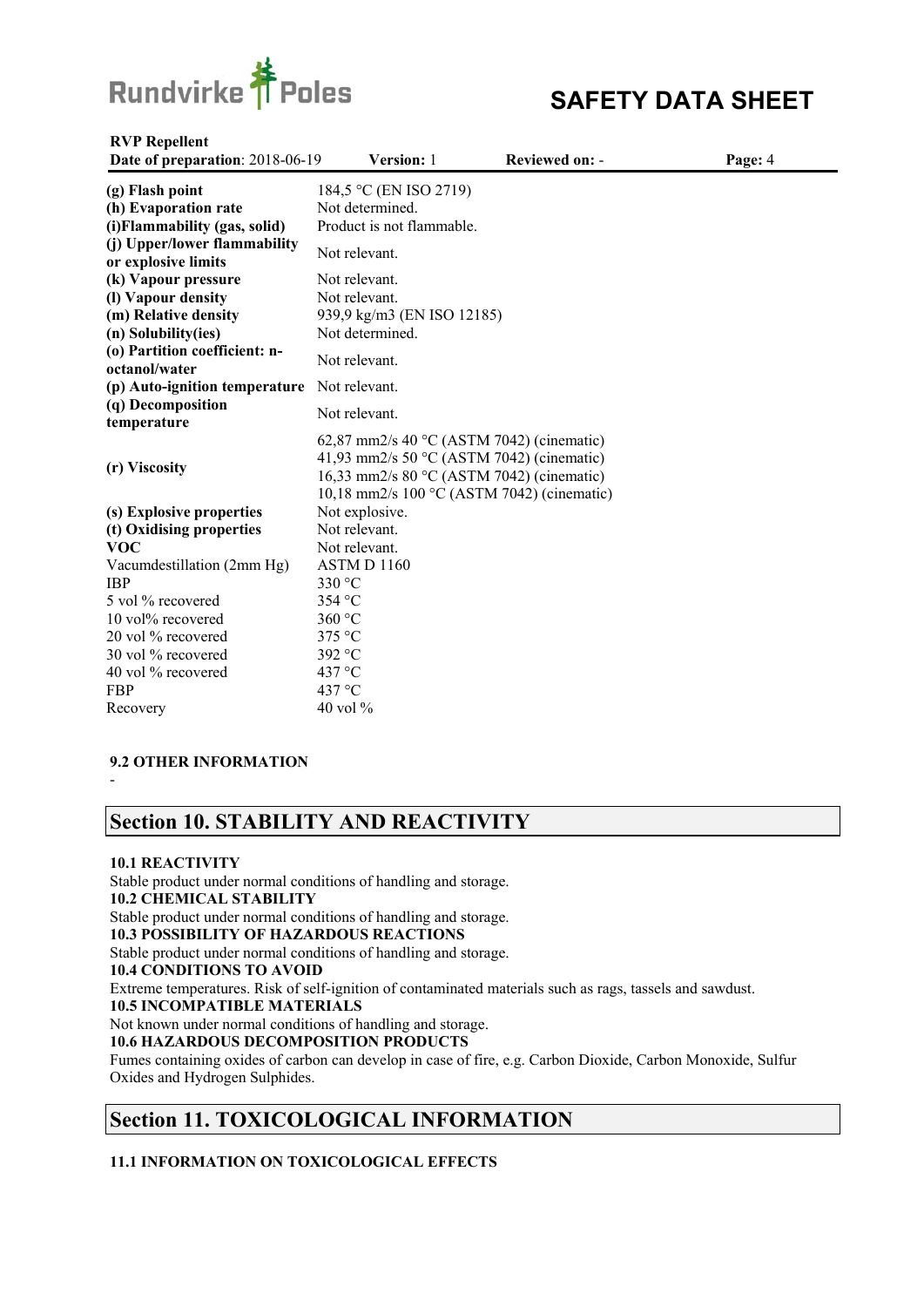

| Date of preparation: 2018-06-19 | <b>Version:</b> 1                           | <b>Reviewed on: -</b>  | Page: 5 |
|---------------------------------|---------------------------------------------|------------------------|---------|
|                                 | <b>ACUTE EFFECTS</b>                        | <b>CHRONIC EFFECTS</b> |         |
| <b>SKIN CONTACT</b>             | Prolonged or repeated exposure may          |                        |         |
|                                 | cause skin dryness or cracking              |                        |         |
| <b>EYE CONTACT</b>              | May cause mild eye irritation.              |                        |         |
| <b>INHALATION</b>               | Heated product may emit oil mist which      |                        |         |
|                                 | may be mildly irritating to the respiratory |                        |         |
|                                 | system. Excessive exposure to vapours       |                        |         |
|                                 | may cause symptoms such as headache,        |                        |         |
|                                 | dizziness, fatigue, nausea and vomiting.    |                        |         |
| <b>INGESTION</b>                | May cause nausea, vomiting and              |                        |         |
|                                 | diarrhea.                                   |                        |         |

The above effects are not sufficient to give rise to any classification of the product.

#### **ACUTE TOXICITY TOXICOLOGICAL DATA FOR THE PRODUCT AS IS**  No data available. **TOXICOLOGICAL DATA FOR INCLUDED COMPONENTS Distillates (petroleum), hydrotreated heavy naphthenic:**  LD50 Oral Rat: >5000 mg/kg Body Weight (no acute toxicity) LD50 Dermal Rabbit: >5000 mg/kg Body Weight (no acute toxicity) **Linseed oil:**  LD50 Oral Rat: >15000 mg/kg Body Weight (no acute toxicity) Laxative. Possible allergen.  **(a) acute toxicity**  The products might be slightly irritating to eyes, skin and respiratory system. **(b) skin corrosion/irritation**  No irritating effect known. **(c) serious eye damage/irritation**  Not known. **(d) respiratory or skin sensitisation**  Not known. **(e) germ cell mutagenicity**  No mutagenicity known. **(f) carcinogenicity**  No carcinogenicity known. **(g) reproductive toxicity**  No reproductive toxicity known **(h) STOT-single exposure**  No effects known. **(i) STOT-repeated exposure**  No effects known. **(j) aspiration hazard**  Not known. **INTERACTIVE EFFECTS**  No interactive effects known. **MISSING DATA**  See the Chemical Safety Assessment (CSA) for data on more substances.

# **Section 12. ECOLOGICAL INFORMATION**

**12.1 TOXICITY**  Not classified as hazardous to the aquatic environment. **ECOLOGICAL DATA FOR THE PRODUCT AS IS**  No data available. **ECOLOGICAL DATA FOR INCLUDED COMPONENTS**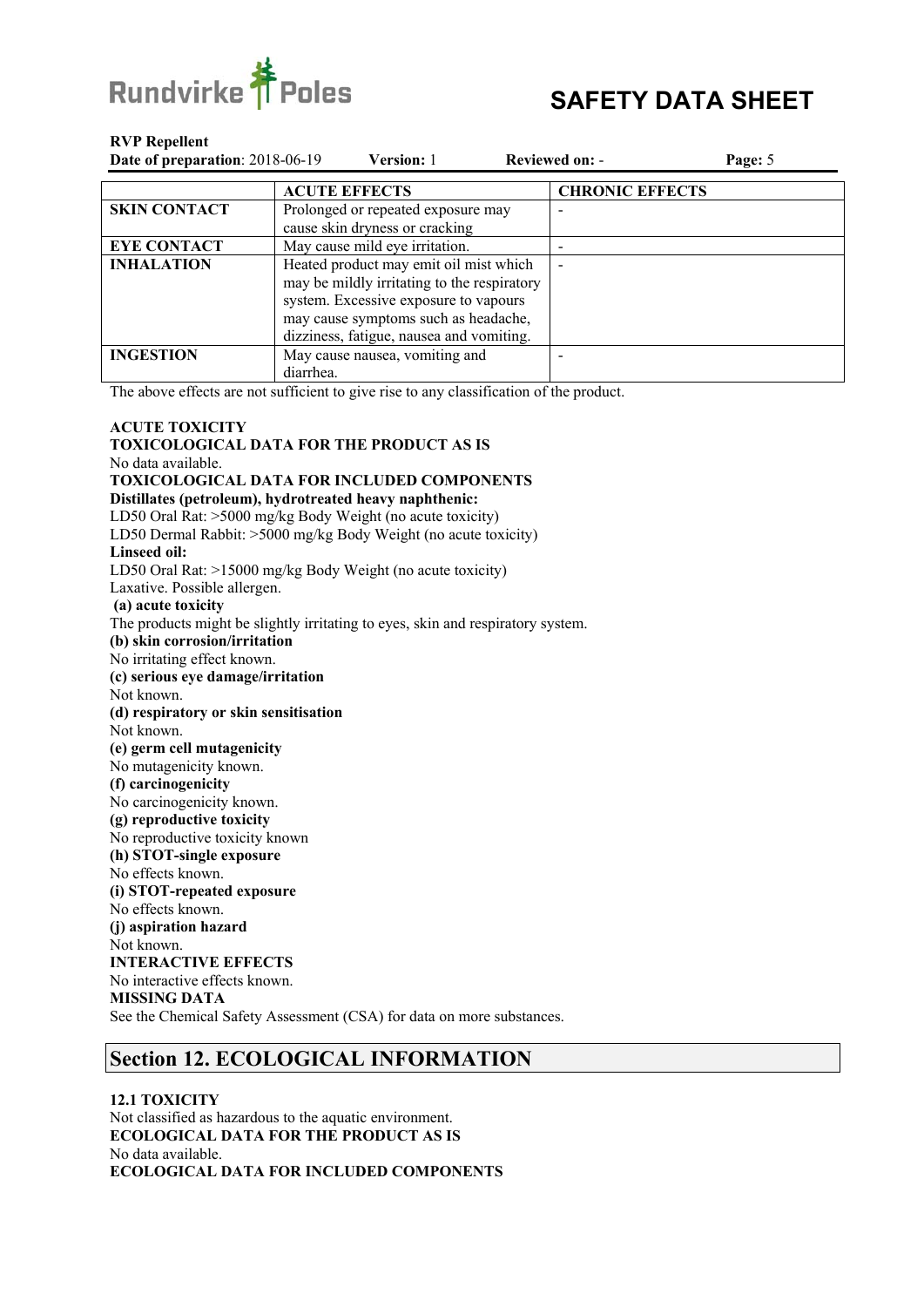

**Date of preparation**: 2018-06-19 **Version:** 1 **Reviewed on:** - **Page:** 6

#### **Distillates (petroleum), hydrotreated heavy naphthenic:**

LC50 Fish 96h: >5000 mg/l (Art: Oncorhynchus mykiss) (not hazardous) **Linseed oil:**  Readily degradable. **12.2 PERSISTENCE AND DEGRADABILITY**  No information available. **12.3 BIOACCUMULATIVE POTENTIAL**  No information available. **12.4 MOBILITY IN SOIL AND WATER**  No information available. **12.5 RESULTS OF PBT AND vPvB ASSESSMENT**  Does not fulfil the criteria for classification as PBT or vPvB. **12.6 OTHER ADVERSE EFFECTS**  No other adverse effects known.

#### **SUMMARY**

The product is not classified as harmful to the environment. However, do not allow the product to reach ground water, water course or sewage system. See the Chemical Safety Assessment (CSA) for data on more substances.

# **Section 13. DISPOSAL CONSIDERATIONS**

#### **SURPLUS/UNUSED PRODUCT**

Unused product is hazardous waste according to directive 2000/532/EC.

Suggestion of EWC codes:

**07 06** wastes from the MFSU of fats, grease, soaps, detergents, disinfectants and cosmetics

**07 06 99** wastes not otherwise specified

#### **WASTE**

Waste is classified as hazardous waste and should be taken care of in conformity with national and local regulations. **WASTE TREATMENT METHODS**

Hazardous waste and should be taken care of in conformity with national and local regulations.

### **CONTAMINATED PACKAGING**

Contaminated packaging is considered hazardous waste and should be taken care of in conformity with national and local regulations.

## **Section 14. TRANSPORT INFORMATION**

Not classified as dangerous goods in accordance with ADR/RID/IMO/DGR.

#### **14.1 - UN-NUMBER**

#### - **14.2 - PROPER SHIPPING NAME**

- Tunnel restriction code:-  $EmS$ : -**14.3 - CLASS** 

-

-

### **14.4 - PACKAGING GROUP**

- **14.4.1 - LIMITED QUANTITY** 

#### - **14.5 - ENVIRONMENTAL RISKS**

The product is not classified as hazardous to aquatic organisms. **14.6 - SPECIAL SAFETY MEASURES** 

**14.7 TRANSPORT IN BULK ACCORDING TO ANNEX II OF MARPOL 73/78 AND THE IBC CODE**  Not relevant. The product is not classified as dangerous goods.